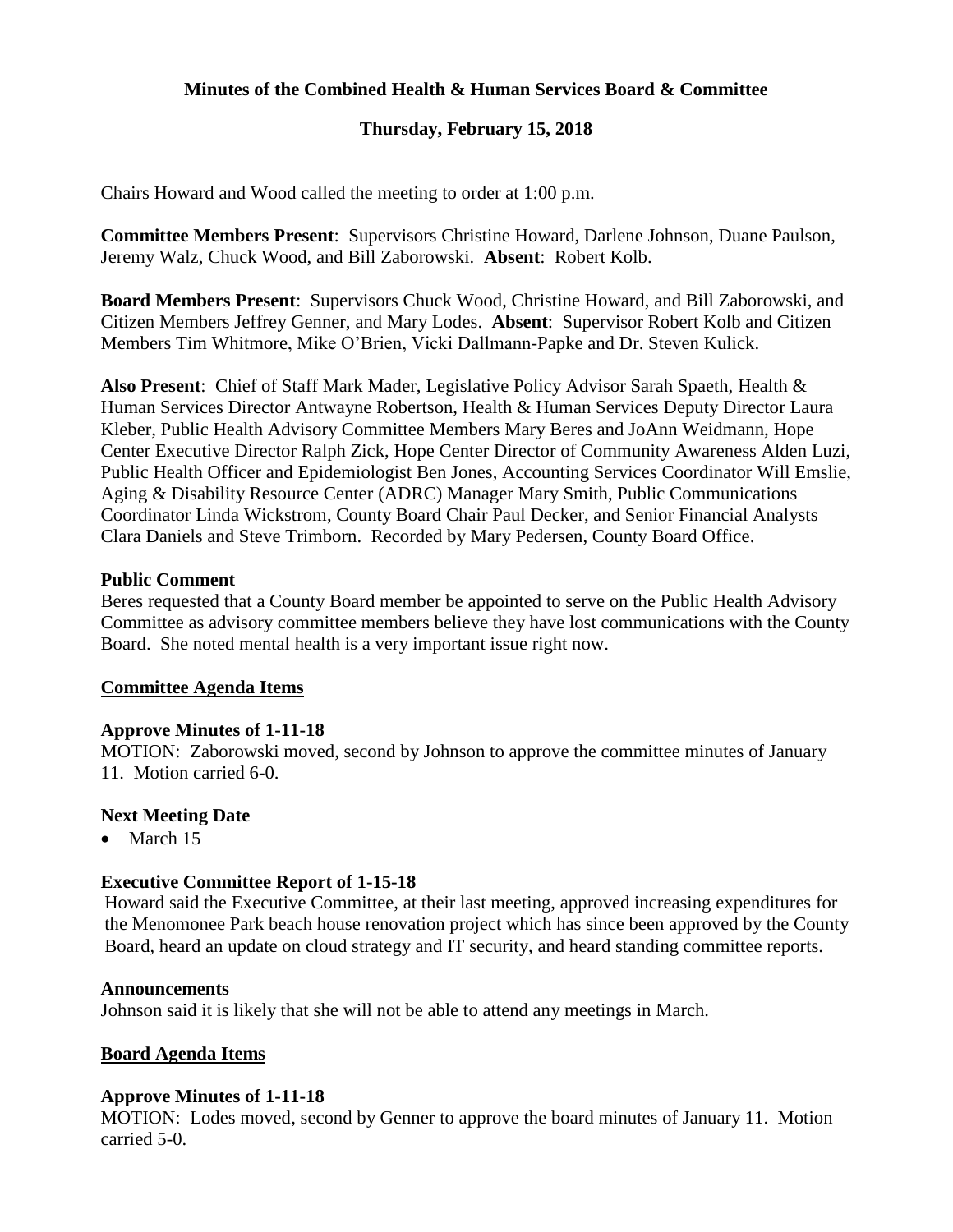2-15-18 HHS Committee/Board Page **2** of **4**

#### **Future Agenda Items**

• Review Advisory Committee Assignments (Lodes)

### **Next Meeting Date**

 $\bullet$  March 22

### **Committee/Board Discussion Items**

## **Motion to Allow Secretary Kolb to Approve the Final Set(s) of Committee Minutes on Behalf of the Committee** *(Committee)*

MOTION: Paulson moved, second by Johnson to allow Secretary Kolb to approve the final set(s) of committee minutes on behalf of the committee. Motion carried 6-0.

#### **Hope Center** *(Board and Committee)*

Zick and Luzi were present to discuss the Hope Center and its mission to reduce the risks of poverty by helping people in Waukesha County meet basic needs. Services include hot meals, clothing, a day center, financial assistance, legal services, employment opportunities, and a children's library. Men, women, and children are all welcome. Luzi discussed Project Move which collects and delivers furniture for those in need. He said around 20,000 adults and children in Waukesha are living in or near poverty. Staff recently received Narcan training. Other organizations also provide services through information and referral. Walgreen's recently provided flu shots. Zick said the County has been a "big help and a great friend." Staff have seen many positive effects from the services they provide for those in dire need. Donations of children's books and men's clothing are always in need. Zick said various fundraisers are held throughout the year. Howard suggested holding a future meeting at the Hope Center. Zick and Luzi welcomed the idea.

Zick and Luzi discussed 2017 statistics: 4,653 unduplicated individuals visited the clothing shop 35,831 times and around 41% of all visits were for children; 688 unduplicated individuals visited the evening meal program 8,278 times; 1,128 unduplicated individuals visited the day center 19,226 times; 505 individuals received financial assistance totaling \$13,079; 1,065 households received 4,313 household items including 1,679 furniture items; 148 individuals were referred for legal services; and 1,597 volunteers have donated 30,777 hours of service to the Hope Center program guests.

## **Waukesha County Public Health Division Annual Report** *(Board and Committee)*

Jones distributed copies of their annual report and highlighted same. During 2017, the Community Health Improvement Plan and Process (CHIPP) identified the three leading health issues in the County as opiates, mental health, and nutrition and physical activity. The Division played a key role in the development of the department's 2017-2019 Strategic Plan and integrating the County's Standards of Service Excellence into practice. The Division continues to optimize its electronic health record and successfully interfaced with the Wisconsin Immunization Registry. The Division received a total of 8,202 phone calls for public health information and assistance and a total of 4,315 individuals received walk-in services. There were 3,545 communicable disease reports that were investigated including 462 Category 1 disease investigations. A total of 116 outbreak investigations were initiated including 48 in long-term care facilities, 17 vaccine preventable outbreaks, 12 foodborne outbreaks or exposures, and 8 TB investigations. The International Travel Clinic saw a 10% increase in clients, serving 270 people. The STD Clinic saw a 36% increase, serving 274 clients. Jones indicated that 94% of infants delivered to high-risk pregnant women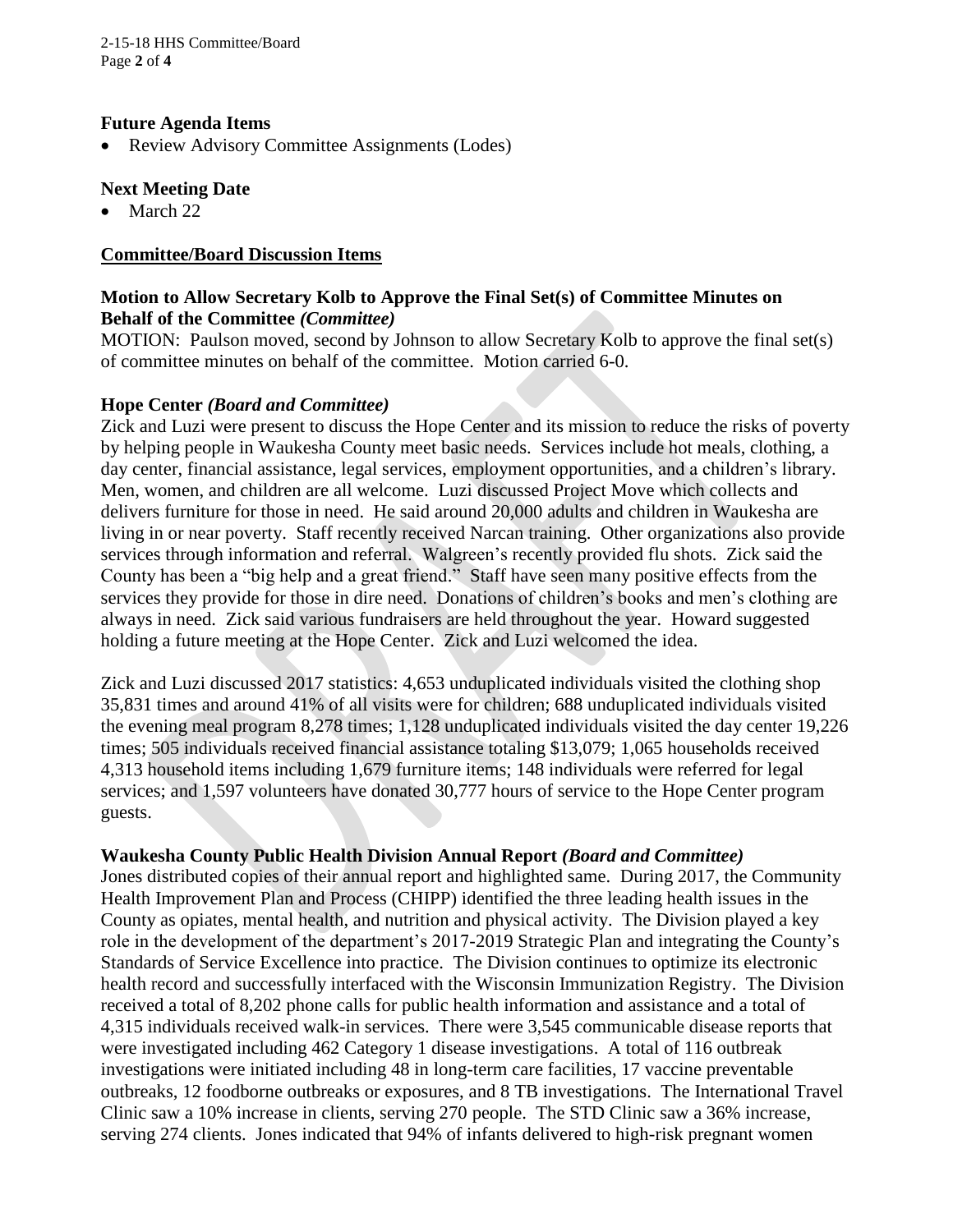2-15-18 HHS Committee/Board Page **3** of **4**

enrolled in the Prenatal Care Coordination (PNCC) program were full-term and 95% were at normal or higher birthrates. He noted that 1,207 children (ages 1-5) at risk for lead poisoning received a lead blood test. The WIC Program had a very busy year providing nutrition services to 2,876 women, infants, and children. Of the children enrolled in WIC (ages 1-4), 67% had a healthy body mass index (BMI) in comparison to the statewide average of 62.8%. While the 2017-2018 flu season is not over, so far there have been 290 hospitalizations in Waukesha County compared to the 2014-2015 flu season when there were 386 hospitalizations. There were 90 during 2015-2016 flu season and 220 in 2016-2017. Smith noted in April of 2018, they will begin receiving an enhanced federal rate – an additional 25% from the federal Medicaid match.

Jones said with recent grant funds, they will be doing a new pilot program with the Drug Court to test Drug Court clients for hepatitis B and C, which is mandatory, but Public Health will also offer a comprehensive approach to their health with possible additional services such as HIV testing, immunizations, etc. The State supports this program and it could be implemented in other counties in the future. Jones highlighted recent training programs for staff and community education events. He noted that in 2015, the Division was officially recertified as a Level 2 health department. Level 2 local health departments must provide or arrange for at least seven programs or services that address at least five health focus areas in the current State Health Plan (Healthiest Wisconsin 2020). Management is currently recruiting for a public health manager and two public health nurses. An internal audit of public health is in progress and staff are excited to hear the results as to how they can improve.

# **Waukesha County Public Health Division Program Overview** *(Board and Committee)*

This item was combined with the above discussion.

MOTION: Lodes moved, second by Genner to adjourn the board meeting at 2:28 p.m. Motion carried 5-0.

## **Ordinance 172-O-078 Modify the Department of Health and Human Services 2018 Budget to Create Twelve (12) Regular Full-time Sunset Positions** *(Committee)*

Smith and Emslie were present to discuss this ordinance which creates ten regular, full-time senior Aging and Disability Resource Center (ADRC) Specialist sunset positions (salary range \$52,021- \$68,806) and two regular, full-time Benefit Specialist sunset positions (salary range \$47,195- 62,400) in the ADRC. Emslie said these positions are needed as a result of the State instructing the current contracted service provider, Lutheran Social Services (LSS), in the fall of 2017 that the agency could no longer provide ADRC services as of April 28, 2018 for the ADRC program as required and necessary. Smith said LSS's new mission is to be a Medicaid provider throughout Wisconsin and they were told by the State they could not do both. A waiver and request for reconsideration was submitted and subsequently denied by the State. Smith said beginning in April of 2018, they will begin receiving an enhanced federal rate – an additional 25% from the federal Medicaid match.

The 2018 budgeted contract is \$842,074 with prorated budgeted funding of \$547,538 available and transferred to personnel costs for these positions through year-end. The department plans to underfill the ten Senior ADRC Specialist positions with ADRC Specialist positions with a lower salary range of (\$47,195-\$62,400). Current-year personnel costs, including salary and benefits for the twelve positions (including ten under-filled positions), and assuming a start date of April 28, 2018, are projected to be \$562,168. The additional \$14,630 not covered by the available contract funds will be offset with personnel savings from vacancy and turnover of other ADRC positions in 2018.